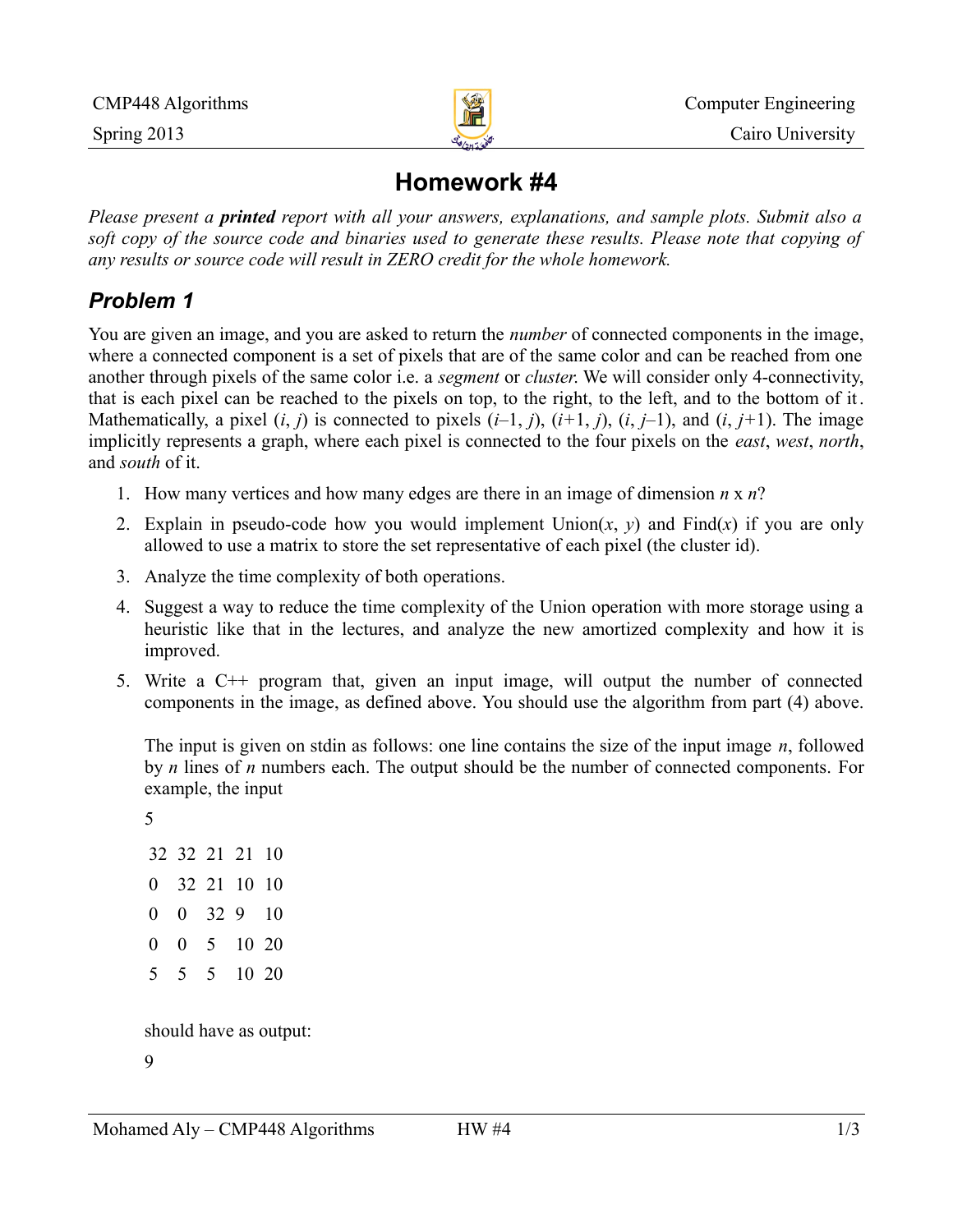#### *Problem 2*

Explain a linear time algorithm that, given a directed acyclic graph  $G = (V, E)$  and two vertices *s* and *t*, would return the number of paths from *s* to *t* in *G*. (You just need to count that paths and not list them).

### *Problem 3*

You know that Dijkstra's algorithm can not be used to compute shortest paths in graphs with negative weight edges.

- 1. Prove this by finding a counter example i.e. a graph with negative weights (and no negativeweight cycles) for which Dijkstra won't find the correct shortest distances.
- 2. Explain where in the proof of correctness of Dijkstra the property that weights have to be positive is needed.

#### *Problem 4*

Let  $G = (V, E)$  be a graph with a real weight  $w(u, v)$  assigned to each edge  $(u, v) \in E$ . Let  $p = v_1 \rightarrow v_2 \rightarrow ... \rightarrow v_k$  be a path in G. In class we defined the weight of p as

$$
w(p) = \sum_{i=1}^{k-1} w(v_i, v_{i+1})
$$

Although this definition of path weight is natural, in some applications alternative definitions may be more appropriate. In this problem you will see two alternative definitions of path weight. Your goal is to design efficient algorithms for the single-source shortest-paths problem under each of these definitions. That is, in each of the three cases below, give an efficient algorithm to find the shortestpath weights from a given source node s to all other nodes in G. The running time of each algorithm should be bounded by a polynomial in  $|V|$  and  $|E|$ .

Hint: create a new graph *G*' with weight function *w*', and show that running your algorithm on the new graph yields the desired result on the original graph *G*.

1. Let  $G = (V, E)$  be a directed graph and  $w: E \rightarrow R$  be a weight function. Assume that *w* takes only *positive* values. Define the weight of a path  $p=v_1\rightarrow v_2\rightarrow ... \rightarrow v_k$  in *G* to be the *product* of all edge weights along the path, i.e.,

$$
w(p) = \prod_{i=1}^{k-1} w(v_i, v_{i+1})
$$

2. Consider a directed graph *G* = (*V*, *E*) where weights are assigned to vertices rather than edges. Let  $w: E \to R$  be such a weight function. Define the weight of a path  $p = v_1 \to v_2 \to ... \to v_k$  in *G* to be the sum of all node weights along the path, i.e.,

$$
w(p) = \sum_{i=1}^{k} w(v_i)
$$

## *Problem 5*

*Arbitrage* is the use of discrepancies in currency exchange rates to transform one unit of a currency into more than one unit of the same currency. For example, suppose that 1 U.S. dollar buys 49 Indian rupees, 1 Indian rupee buys 2 Japanese yen, and 1 Japanese yen buys 0:0107 U.S. dollars. Then, by